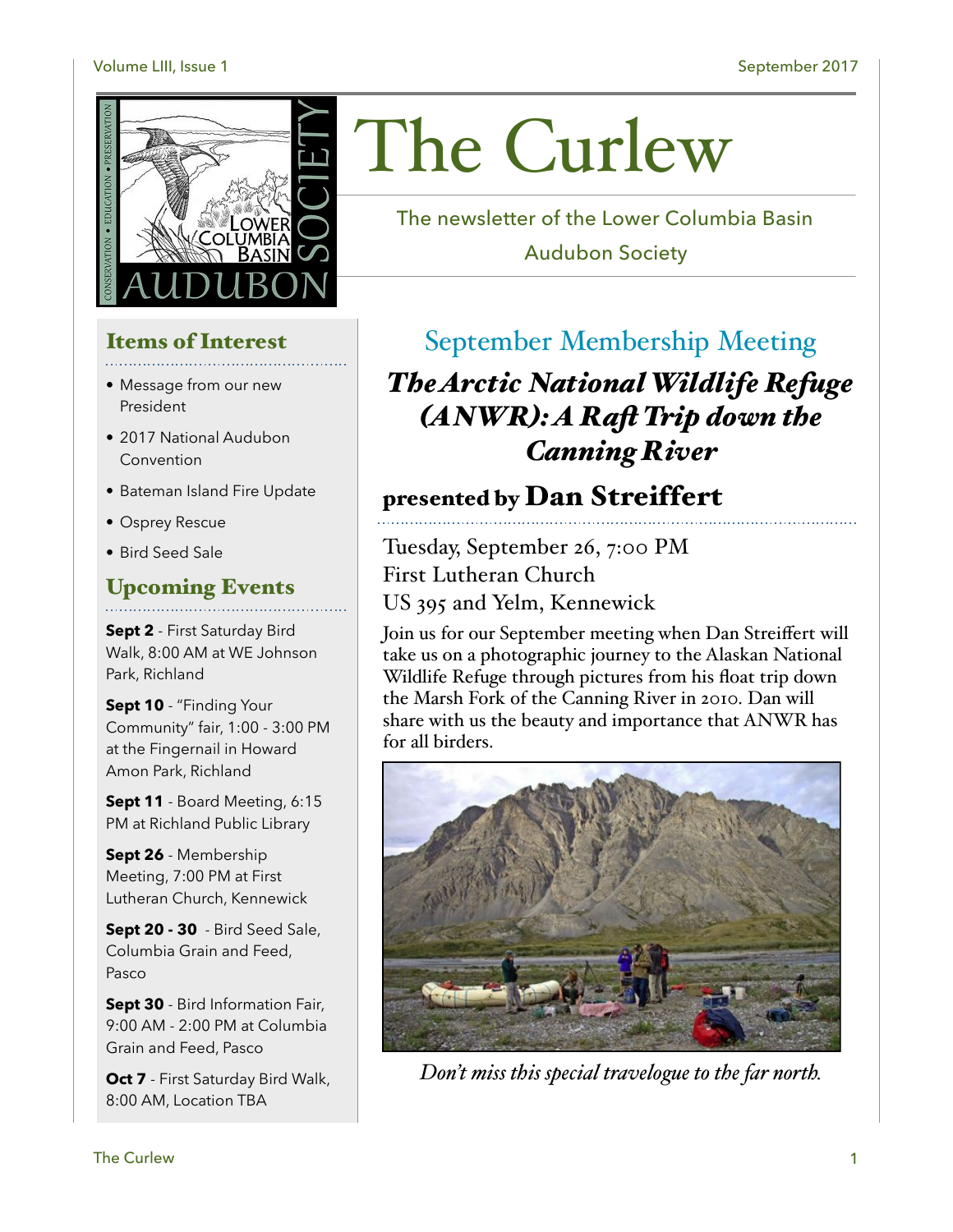### *Found a bird that's injured? Here's what to do.*

First, call **Blue Mountain Wildlife** at 541-278-0215. They will help you figure out if the bird is in need of help or not.

If the bird does need to be rescued, they will give you further instructions and put you in touch with a local volunteer who can pick up the bird. If the bird is small enough, handle it with a towel and put it in a towellined box or crate that has air holes, and secure the lid. Keep the animal in a dark, quiet, cool place. Do not feed it. Call Blue Mountain Wildlife right away for further instructions.

Find out more at the BMW website at [www.bluemountainwildlife.org.](http://www.bluemountainwildlife.org)

### *Are you interested in joining National Audubon Society?*

Membership in LCBAS is separate from membership in the National Audubon Society. Many of our LCBAS members are not National members.

*If you are interested in becoming a new member of National Audubon, your first year of membership dues can go directly to our chapter!* 

All you have to do is use this link: [https://action.audubon.org/](https://action.audubon.org/donate/chapter-membership?chapter=Y01) [donate/chapter-membership?](https://action.audubon.org/donate/chapter-membership?chapter=Y01) [chapter=Y](https://action.audubon.org/donate/chapter-membership?chapter=Y01)01 and your \$20 Audubon membership will be directed to LCBAS.

### A Message from the President

I would like to take this opportunity to offer my warm welcome to all members and interested parties of the Lower Columbia Basin Audubon Society. I hope you all had a memorable and educational summer of birding, and will share their wonderful experiences and stories of adventure. Whether your experience is in our local community or further afield, birding unites us all and the enjoyment of birding is everlasting.

I remember some years ago thinking about birding and wondering how to get started. A friend suggested going on an Audubon bird walk. Therefore, I did and I was hooked on birding. The people were excited about sharing their knowledge and experience and were willing to teach me about how to identify birds; some were interested in observing behavior, others simply the beauty of birds and others enjoyed song. Those fine folks were willing to share binoculars, spotting scopes, guides and notebook and made me feel very welcome.

I found that same experience at the Lower Columbia Basin Audubon Society when my wife, Charlene, and I moved here from California's Imperial Valley about a year and a half ago. While the birding was fantastic around the Salton Sea and the desert, we missed having people to share those experiences. We have met some wonderful people here and have enjoyed birding in Eastern Washington.

I am excited and looking forward to being the President of this outstanding organization. I will continue to support activities the LCBAS has been involved with and look forward to taking on new challenges in the future.

Thank You. Sincerely, Jim Castle



**Western Meadowlark by Ivar Husa**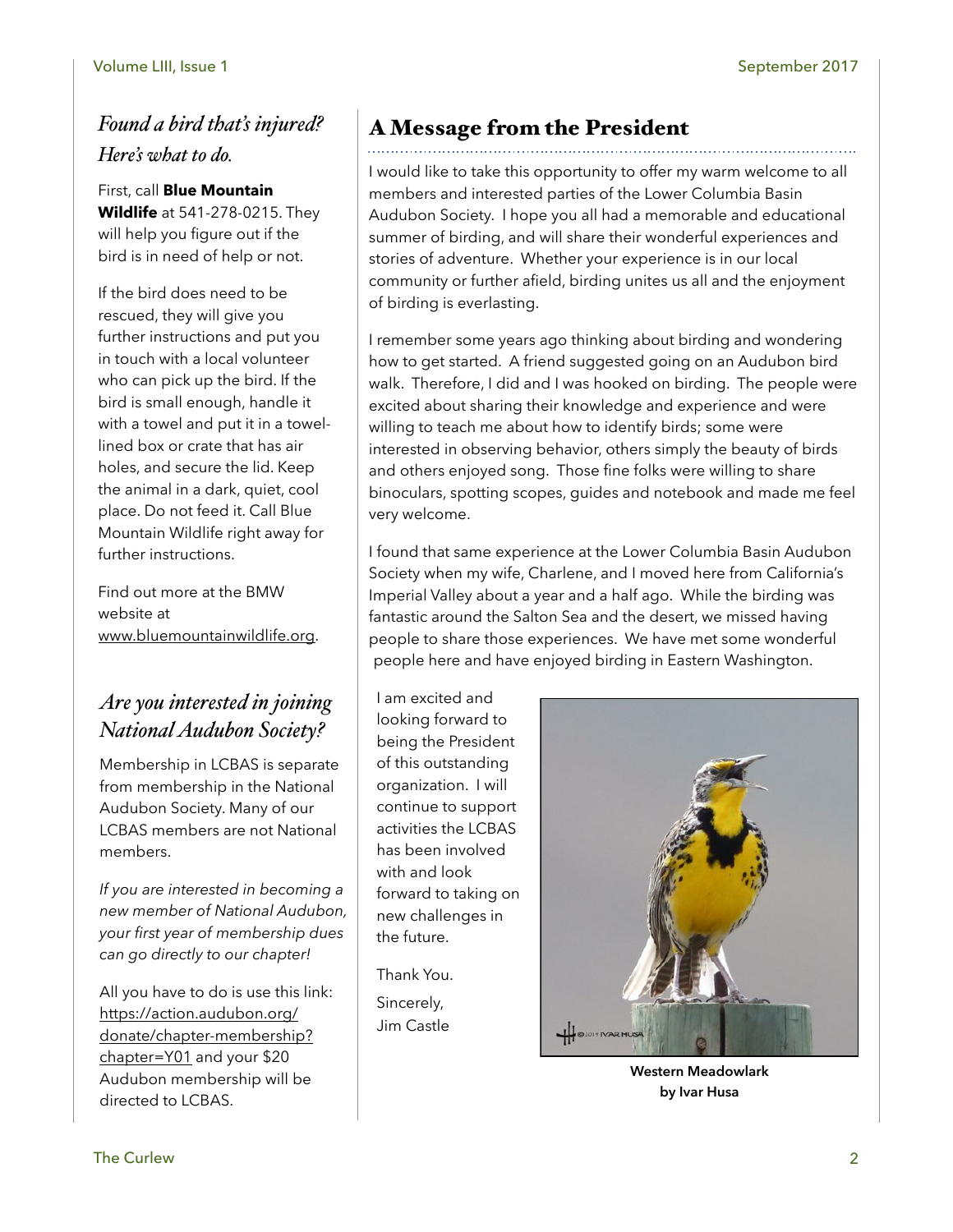# Sixteenth Annual Seed Sale and Bird Information Fair

### *Special sale on bird feeding supplies at Columbia Grain and Feed between September 20 - 30!*

Columbia Grain and Feed will make a donation to LCBAS based on bird feeding supply purchases during this special sale which runs from Sept. 20-30th.

# Bird Information Fair

September 30<sup>th</sup> Columbia Grain and Feed 2001 Lewis Street, Pasco 9:00 am to 2:00 pm

On the 30<sup>th</sup>, Audubon members will be at the store with displays, brochures, and taxidermy to educate shoppers and answer birding questions.

Please use the

**Seed Order Form** in this issue of the Curlew and take advantage of the special prices.



**American Goldfinch by Larry Umthun**

# *Any purchase during the year benefits LCBAS if you mention our name!*

# *Chelan Ridge Hawk Migration Festival September 15 - 17, 2017*

Join the Chelan/Entiat Valley Ranger District, North Central Washington Audubon Society and HawkWatch International this fall for their **Annual Chelan Ridge Hawk Migration Festival!** 

The festival is scheduled to coincide with the peak of southbound migration of raptors at Chelan Ridge — the best place in Washington to view fall migrating raptors. Past festivals have brought several hundred people to see hawks up close, enjoy Memorial Park, and spend the day learning all about raptors.

On Friday evening (September 15), there is a raptor ID and migration workshop at the local Fire Hall with Dr. Dave Oleyar from HawkWatch International.

On Saturday, September 16, there are free family educational activities in Pateros, a field trip to the Wells Wildlife Area, and carpool trips to the Chelan Ridge HawkWatch site.

*Register in advance for the field trips and workshop at [ncwaudubon.org](http://ncwaudubon.org).*  Visit the exhibits at Pateros any time during Saturday.

Details about activities in Pateros and contact information to sign up for the workshop and field trips are available at the North Central Washington Audubon website ([ncwaudubon.org](http://ncwaudubon.org)).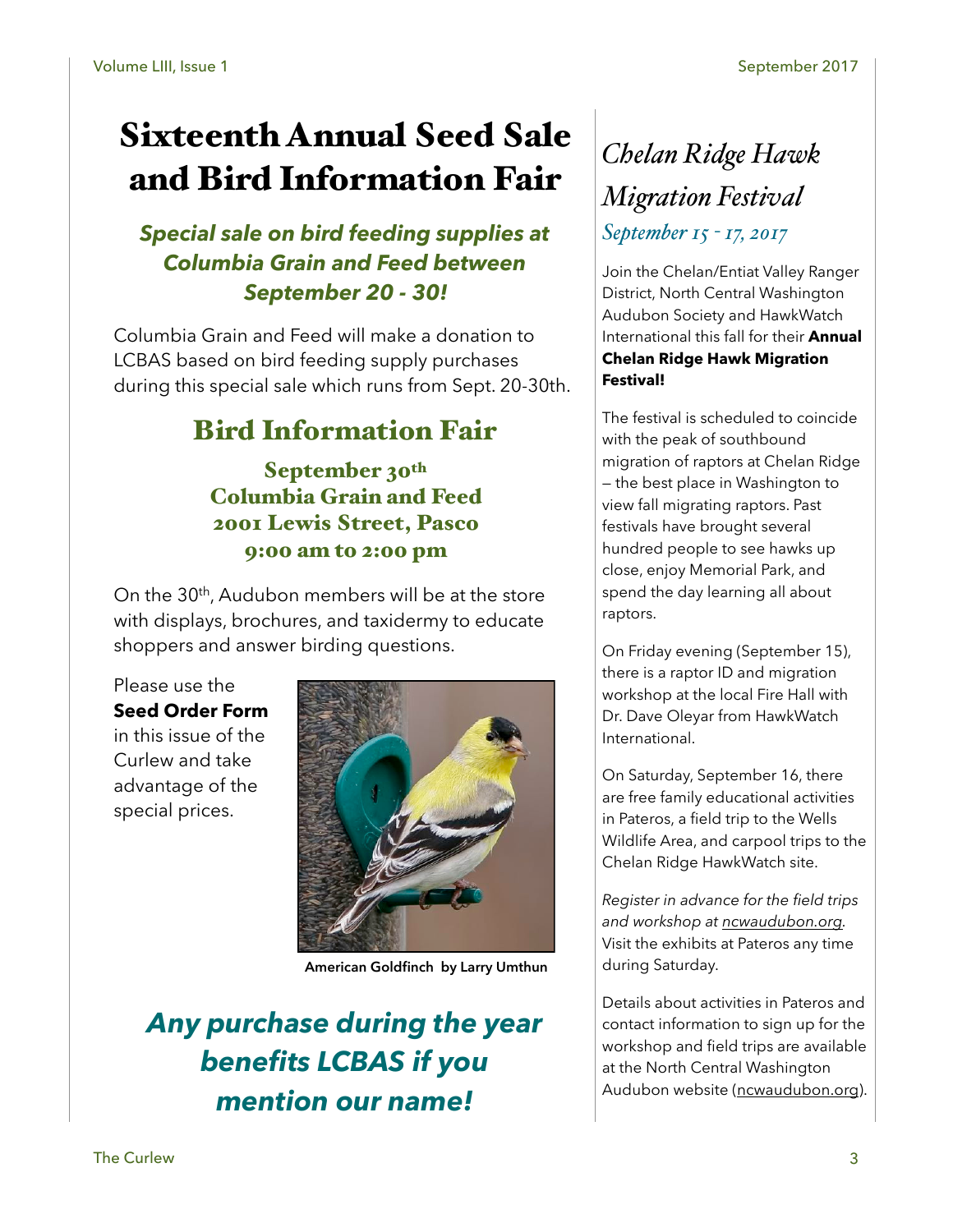### Elevating Audubon: America's Most Effective Conservation Network

*A report on the Audubon Convention by Dana Ward, Ivar Husa, Barb & Tom Clarke, and Laurie Ness*

Five members of LCBAS attended the National Audubon Convention in Park City, UT from July 14 - 17. Over 430 Audubon members attended the conference with workshops, outstanding speakers, social gatherings, local field trips, and networking events. We were reinvigorated to continue the bird conservation work of national, state, and local Audubon.

We were elated to hear David Yarnold, President and CEO of National Audubon Society, state during his Opening Plenary presentation that the Hanford Reach National Monument was removed from the list of 27



**Barbara Clarke and Dana Ward participate in a small group session with David Yarnold Photo by Camilla Cerea/Audubon**

monuments up for removal or reduction in size by the current administration. A hardy cheer went up from the 350 attendees tempered with the knowledge that many other monuments still need to be saved. In a one-on-one meeting with David, Dana was able to reextend LCBAS's invitation to have him tour the HRNM to witness firsthand why we need to include the Heart of Hanford into the Monument. He agreed that he would like to visit us.

The featured speakers at the Convention were outstanding. Dana's favorite speaker was Dr. Drew Lanham, author and Professor of Wildlife Ecology at Clemson University. His presentation combined photos with insightful dialogue on birds, conservation, cultural perspective and diversity. His views as a black man on bird watching and cultural prejudice were eye opening.

LCBAS presented a poster on our Sagebrush Songbird Survey at the poster session on Friday evening. It was a popular poster; we were still talking to people long after the evening session was supposed to end. Many thanks to Audubon Washington for their help with it.

On the last day, we went on guided local field trips. Ivar and Dana choose a trip to high elevations in Big Cottonwood Canyon near Silver Lake. They counted 54 different bird species during the hike, but the highlight was when the trip leader called in three Pygmy Owls! He said that this was the first time this has ever happened during a tour.

This year's participants from LCBAS had a terrific time at the National Convention and learned a lot to bring back to our chapter. If you can attend the next conference, you should - you will not regret it.



**Ivar Husa (left), Barbara Clarke, and Tom Clarke (right) at our poster Photo by Dana Ward**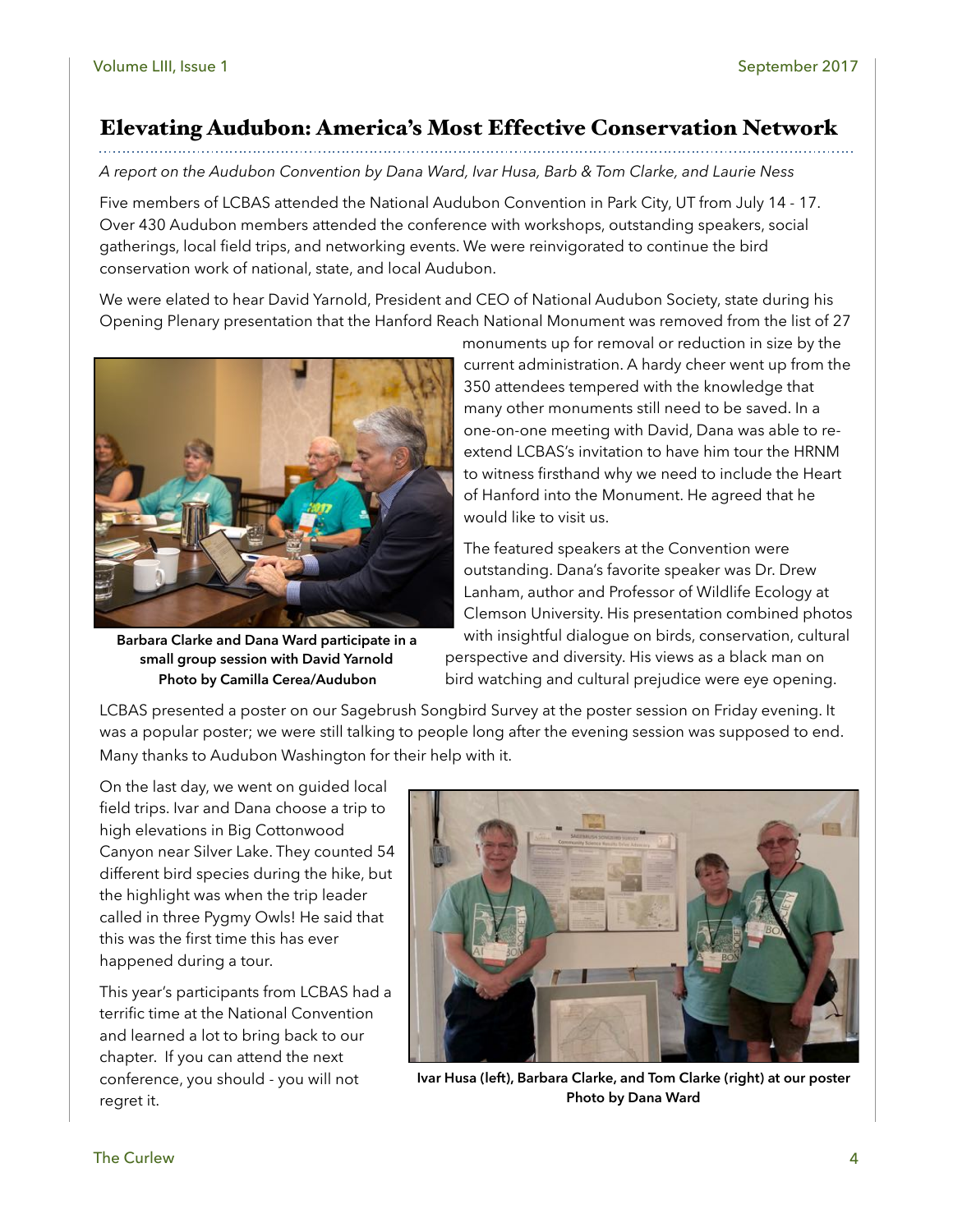### Good Samaritans to the rescue!

*Photos by Elke Davis*





LCBAS member Elke Davis found an osprey entangled in baling twine at McNary NWR in July. She alerted US Fish & Wildlife Service personnel.

A USFWS staff member was able to free the bird.

After a brief rest, it was able to return to its nest.





This is the large mass of twine and fishing line removed from the osprey's leg.

*Good work Elke & USFWS staff!*

### *Get up to the minute scoop on local bird sightings!*

We have discontinued the Bird Sightings column in the Curlew.

#### *Sad? Don't be!*

There are now more timely ways to find out which birds are being seen now throughout our area!

You can go to **Facebook** and see notices from the LCBAS Facebook page (Lower Columbia Basin Audubon Society). You can also join the Tri-Cities Birders or Inland Northwest Birders groups on Facebook. All of these groups post fabulous pictures of birds and offer help with bird ID.

You can have messages about bird sightings emailed directly to you! Sign up for **LCBirds**, which specializes on local sightings. To join, go to the LCBirds2 Yahoo group website at [https://](https://groups.yahoo.com/neo/groups/LCBirds2/info) [groups.yahoo.com/neo/groups/](https://groups.yahoo.com/neo/groups/LCBirds2/info) [LCBirds2/info](https://groups.yahoo.com/neo/groups/LCBirds2/info) or Inland Northwest Birders, which reports bird sightings in Idaho (north of the Salmon River) and Washington (east of the Cascades). Sign up at [https://](https://lists.uidaho.edu/mailman/listinfo/inland-nw-birders) [lists.uidaho.edu/mailman/listinfo/](https://lists.uidaho.edu/mailman/listinfo/inland-nw-birders) inland-nw-[birders](https://lists.uidaho.edu/mailman/listinfo/inland-nw-birders).

With **eBird**, you can browse sightings on their site *and* have notifications sent to your Inbox! Create an eBird account at [ebird.org](http://ebird.org). LCBAS offers workshops for you to learn more about how to use all the features available in eBird. Watch for more information coming soon!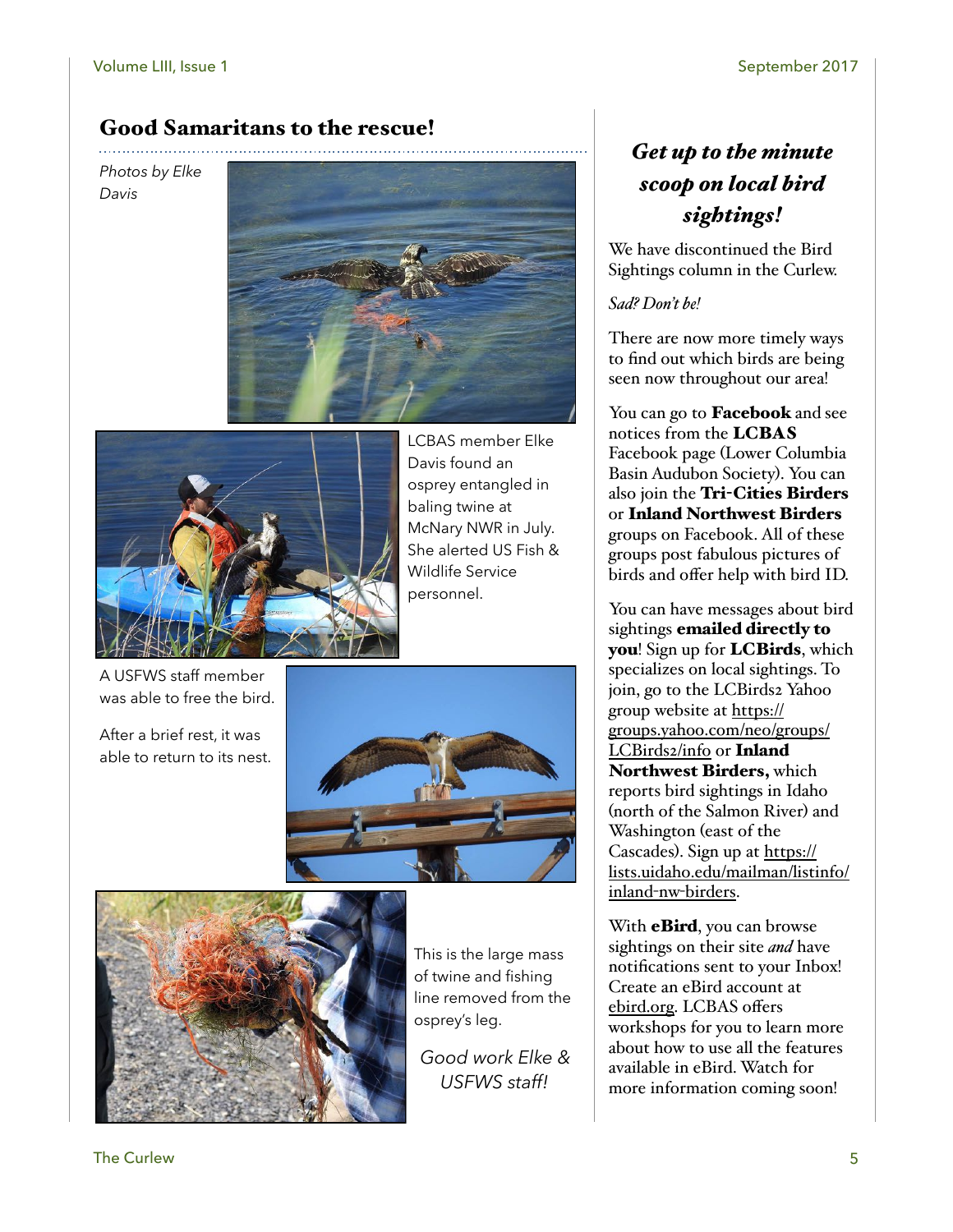### Bateman Island Fire Update

#### *by Lori Wollerman Nelson*

*"It's green and it's* 

*reason for us to be* 

*Richland Parks &* 

*Public Facilities* 

*coming back. I* 

*think there's* 

*positive…"*

*- Joe Schiessl,* 

At about 6:00 PM on July 16, a fire started on Bateman Island, a popular birding spot in the Tri-Cities. I could see the column of smoke from my house and like many of you, I watched in horror as dusk fell and



**The Bateman Island fire from the Pasco side of the river Photo by Charlene Burge**

the island glowed orange and red in the dark. The fire burned all night and into the next day, then smoldered for several days afterward.

The source of the fire is unknown, but it seems likely that it was man-made. In total, authorities estimate that about 70 acres were burned, mostly in the center of the island where they think the fire started.

About three weeks after the fire, Joe Schiessl, Parks and Public Facilities Director for Richland, and other city staff toured the island. He updated the Richland Parks and Recreation Commission on the status of Bateman Island at their August 10 meeting.

*The bad news?* The island is likely to be closed to public access for several months.

The Army Corps of Engineers, which owns the land, has closed Bateman Island until further notice to protect cultural resources. The park will reopen when enough vegetation has grown to conceal and preserve them.

*The good news?* There is reason to be optimistic about the island's recovery.

Schiessl reported that he observed variability in the severity of the fire and

found areas with new plant growth. He said that the closure might be shorter than many had feared and perhaps the park could reopen as soon as this winter.

LCBAS has held a monthly bird walk on Bateman Island for many years. Until the island reopens, we'll be offering the bird walk at other sites around the Tri-Cities - keep tuned to our website and Facebook page for announcements!



**Damage from the fire is patchy with unburned areas (left) next to burned ones (right). Photo by Jim Castle**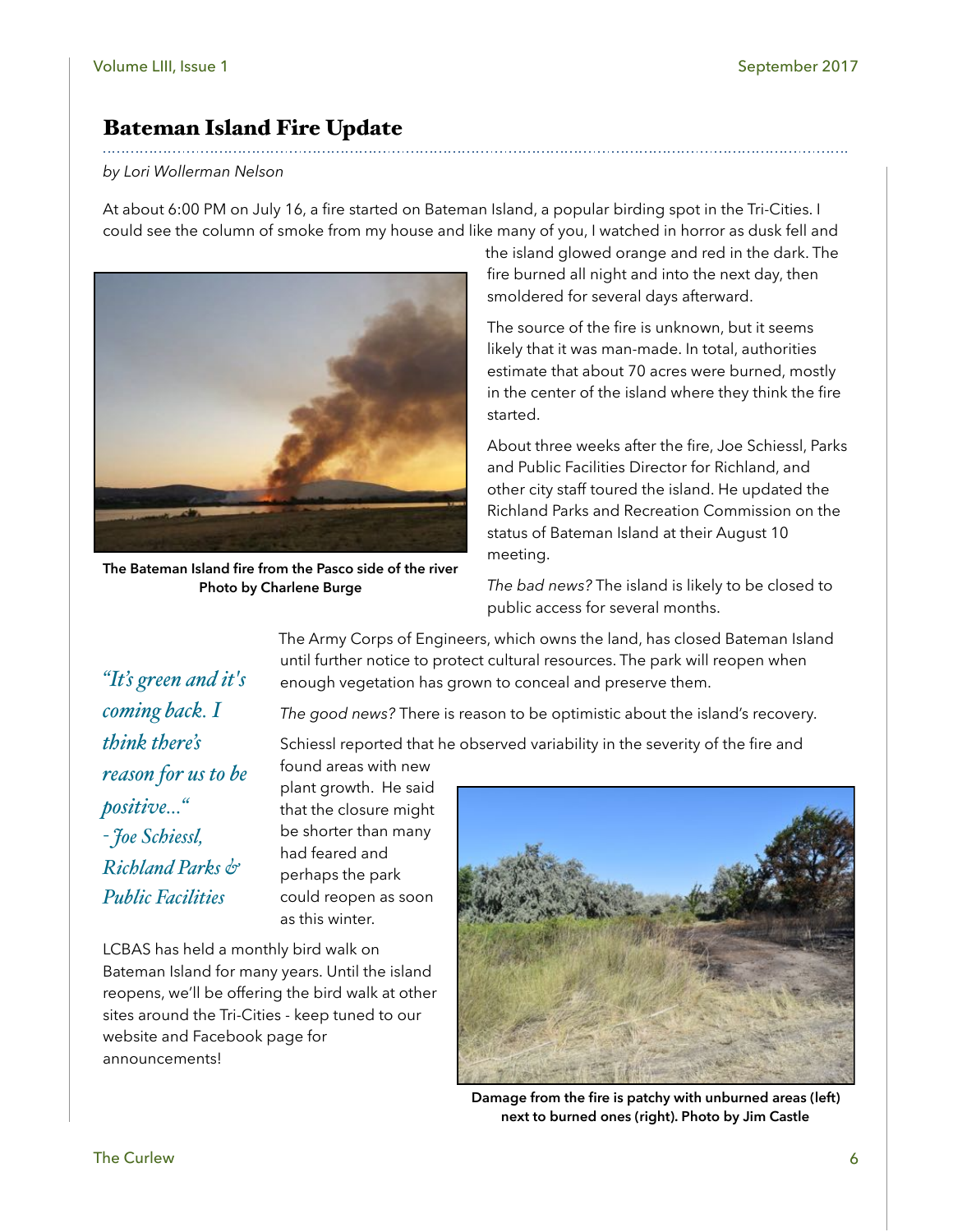. . . . . . . . .

#### Donate to LCBAS when you shop

**Fred Meyer** – Link your Rewards Card to LCBAS and we'll receive a donation every time you have your card swiped at the store. Stop by the Customer Service desk at any Fred Meyer or visit their website to connect your card to LCBAS. You can use our name or our ID number (89875). On the internet, go to [www.fredmeyer.com/topic/community-rewards-4](http://www.fredmeyer.com/topic/community-rewards-4). Click on "Re-enroll or link Your Rewards Card now" to sign up.

**Yoke's** – Register for an escrip card and link it to LCBAS. Every time you have your card scanned, we'll receive a donation. Go to [www.escrip.com/howitworks/](http://www.escrip.com/howitworks/) and click on "Sign Up" to get started and select Lower Columbia Basin Audubon (Society).

**AmazonSmile** – If you use our AmazonSmile link to purchase products on Amazon, we'll receive 0.05% of

| <b>LCBAS OFFICERS AND STANDING COMMITTEE CHAIRS</b> |                                    |                          |  |  |
|-----------------------------------------------------|------------------------------------|--------------------------|--|--|
| <b>Position</b>                                     | <b>Name</b>                        | Email                    |  |  |
| President                                           | Jim Castle                         | president@lcbas.org      |  |  |
| <b>Vice President</b>                               | Ken Campbell                       | vicepresident@lcbas.org  |  |  |
| <b>Treasurer</b>                                    | Charlie Burgess                    | treasurer@lcbas.org      |  |  |
| Secretary                                           | Debbie Berkowitz                   | secretary@lcbas.org      |  |  |
| <b>Birding Events</b>                               | Vacant -- your name could be here! |                          |  |  |
| <b>Communications Chair</b>                         | Lori Nelson                        | communications@lcbas.org |  |  |
| <b>Conservation Chair</b>                           | Dana Ward                          | conservation@lcbas.org   |  |  |
| <b>Education Chair</b>                              | Barbara Clarke                     | education@lcbas.org      |  |  |
| <b>Finance Chair</b>                                | Charlie Burgess                    | treasurer@lcbas.org      |  |  |
| <b>Fundraising Chair</b>                            | Charlotte Reep                     | fundraising@lcbas.org    |  |  |
| <b>Membership Chair</b>                             | Lori Nelson                        | membership@lcbas.org     |  |  |
| Program Chair                                       | Ivar Husa                          | programs@lcbas.org       |  |  |
| <b>Director at Large</b>                            | Robin Priddy                       |                          |  |  |
|                                                     | <b>OTHER CONTACTS</b>              |                          |  |  |
| <b>Curlew Editor</b>                                | Lori Nelson                        | curlew@lcbas.org         |  |  |
| <b>Membership Database</b>                          | <b>Rich Barchet</b>                | subscriptions@lcbas.org  |  |  |
| <b>LCBAS Website</b>                                | Ed Rykiel                          | webcaster@lcbas.org      |  |  |